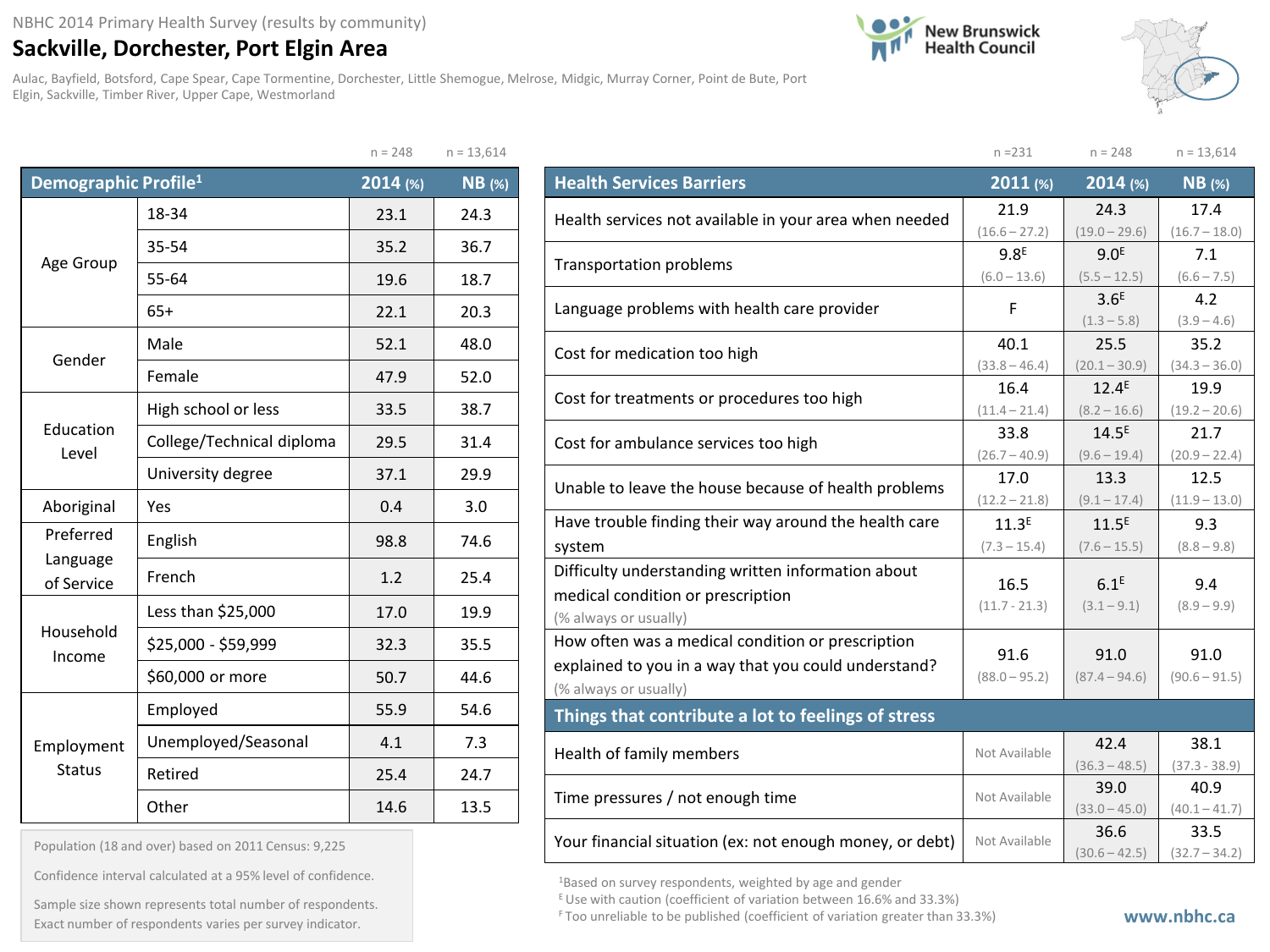## **Sackville, Dorchester, Port Elgin Area**

 $\uparrow$  = Higher than 2011 results

 $\mathbf{\Psi}$  = Lower than 2011 results

| $n = 231$ | $n = 248$ | $n = 248$ | $n = 13,614$ |
|-----------|-----------|-----------|--------------|

|                                                  | $n = 231$               | $n = 248$               | $n = 13,614$    |                       |
|--------------------------------------------------|-------------------------|-------------------------|-----------------|-----------------------|
| <b>Health Profile</b>                            | 2011 (%)                | $2014$ (%)              | <b>NB</b> (%)   | <b>Chronic</b>        |
| Self-rated Health (% very good or excellent)     | 55.2                    | 51.1                    | 50.5            | <b>Conditio</b>       |
|                                                  | $(48.8 - 61.6)$         | $(45.0 - 57.3)$         | $(49.6 - 51.3)$ | One or m              |
| Self-rated mental or emotional health            | Not Available           | 66.8                    | 65.4            | health co             |
| (% very good or excellent)                       |                         | $(61.0 - 72.6)$         | $(64.6 - 66.2)$ |                       |
| "My health largely depends on how well I take    | 55.5                    | 54.5                    | 55.2            | High bloo             |
| care of myself" (% strongly agree)               | $(49.1 - 61.9)$         | $(48.4 - 60.6)$         | $(54.4 - 56.0)$ |                       |
| Number of prescription medications taken on a    | 10.7 <sup>E</sup>       | 18.8                    | 15.2            | Arthritis             |
| regular basis <sup>3</sup> (%6 or more)          | $(6.0 - 15.4)$          | $(13.1 - 24.5)$         | $(14.5 - 15.9)$ |                       |
| Discuss regularly with a health professional on  |                         |                         | 25.4            | Gastric Re            |
| improving health or preventing illness           | 36.7<br>$(30.1 - 43.3)$ | 28.7<br>$(23.1 - 34.4)$ | $(24.7 - 26.1)$ | Depressic             |
| (% always or usually)                            |                         |                         |                 |                       |
| How long have you been seeing the same family    | 70.5                    | 81.0                    | 73.0            | Asthma                |
| doctor? (% 5 years or more)                      | $(64.5 - 76.5)$         | $(76.0 - 86.0)$         | $(72.2 - 73.7)$ |                       |
| Are you limited in doing activities because of a |                         |                         |                 | Chronic p             |
| physical or mental condition, or a health        | Not<br>Available        | 28.0                    | 22.1            |                       |
| problem? (% yes)                                 |                         | $(22.5 - 33.5)$         | $(21.4 - 22.8)$ | <b>Diabetes</b>       |
| <b>Memory Loss</b>                               |                         |                         |                 |                       |
|                                                  | Not                     | 12.3 <sup>E</sup>       | 9.9             | Heart dise            |
| Someone in household has a memory problem        | Available               | $(8.3 - 16.4)$          | $(9.4 - 10.4)$  |                       |
| that interferes with day to day function         | Not                     | 5.8 <sup>E</sup>        | 3.9             | Cancer                |
|                                                  | Available               | $(2.9 - 8.6)$           | $(3.6 - 4.2)$   | Mood dis              |
| <b>Health Behaviours</b>                         |                         |                         |                 | than depi             |
| Eating fruits and vegetables                     | Not Available           | 54.6                    | 50.4            | Emphyser              |
| (% 5 portions or more a day)                     |                         | $(48.5 - 60.8)$         | $(49.5 - 51.2)$ |                       |
| Moderate or vigorous physical activity           | Not Available           | 50.0                    | 49.0            | Stroke                |
| (% at least 2 1/2 hours a week)                  |                         | $(43.9 - 56.2)$         | $(48.1 - 49.8)$ |                       |
| Current smoker                                   | Not Available           | 20.3                    | 19.2            |                       |
| (% daily or occasional)                          |                         | $(15.4 - 25.2)$         | $(18.5 - 19.8)$ | Confidence            |
| Unhealthy weight                                 | Not Available           | 29.5                    | 30.8            | Symbols<br>at the 95% |
| (% obese)                                        |                         | $(23.7 - 35.3)$         | $(30.0 - 31.6)$ | $Gamma = -1$          |

| <b>Chronic Health</b><br>Conditions <sup>1</sup> | $2011$ (%)              | $2014$ (%)              | $2014^2$ (#) | $NB$ (%)                |
|--------------------------------------------------|-------------------------|-------------------------|--------------|-------------------------|
| One or more chronic                              | 57.6                    | 64.0                    | 5,905        | 61.6                    |
| health conditions <sup>3</sup>                   | $(51.1 - 64.1)$         | $(58.1 - 69.9)$         |              | $(60.8 - 62.4)$         |
| High blood pressure                              | 24.9<br>$(19.4 - 30.4)$ | 22.7<br>$(17.6 - 27.9)$ | 2,097        | 27.0<br>$(26.2 - 27.7)$ |
|                                                  | 20.8                    | 22.0                    |              | 17.4                    |
| Arthritis                                        | $(15.6 - 25.9)$         | $(16.9 - 27.1)$         | 2,028        | $(16.8 - 18.0)$         |
| Gastric Reflux (GERD)                            | 13.4E                   | 17.5                    | 1,618        | 16.4                    |
|                                                  | $(9.1 - 17.8)$          | $(12.9 - 22.2)$         |              | $(15.8 - 17.0)$         |
| Depression                                       | 12.4E                   | 16.6                    | 1,534        | 14.9                    |
|                                                  | $(8.2 - 16.6)$          | $(12.0 - 21.2)$         |              | $(14.3 - 15.5)$         |
| Asthma                                           | 12.5E                   | 16.3                    | 1,502        | 11.8                    |
|                                                  | $(8.3 - 16.8)$          | $(11.7 - 20.8)$         |              | $(11.3 - 12.4)$         |
| Chronic pain                                     | 15.8                    | 12.6 <sup>E</sup>       | 1,159        | 14.0                    |
|                                                  | $(11.2 - 20.5)$         | $(8.5 - 16.6)$          |              | $(13.5 - 14.6)$         |
| <b>Diabetes</b>                                  | 8.0 <sup>E</sup>        | 9.7 <sup>E</sup>        | 897          | 10.7                    |
|                                                  | $(4.6 - 11.5)$          | $(6.1 - 13.4)$          |              | $(10.1 - 11.2)$         |
| Heart disease                                    | 9.0 <sup>E</sup>        | 8.3 <sup>E</sup>        | 768          | 8.3                     |
|                                                  | $(5.3 - 12.7)$          | $(4.9 - 11.7)$          |              | $(7.9 - 8.8)$           |
| Cancer                                           | 9.1 <sup>E</sup>        | 7.6 <sup>E</sup>        | 697          | 8.3                     |
|                                                  | $(5.4 - 12.7)$          | $(4.3 - 10.8)$          |              | $(7.8 - 8.7)$           |
| Mood disorder other                              | F                       | 4.2 <sup>E</sup>        | 383          | 3.0                     |
| than depression                                  |                         | $(1.7 - 6.6)$           |              | $(2.7 - 3.2)$           |
| Emphysema or COPD                                | F                       | F                       | 228          | 3.0                     |
|                                                  |                         |                         |              | $(2.7 - 3.3)$           |
| Stroke                                           | F                       | F                       | 139          | 90.7                    |
|                                                  |                         |                         |              | $(33.3 - 38.3)$         |

e interval calculated at a 95% level of confidence.

 $\blacktriangle$  and  $\blacktriangledown$  indicate a statistically significant difference level of confidence.

Sample size shown represents total number of respondents. Exact number of respondents varies per survey indicator.

<sup>1</sup> Self-reported based on survey respondents

<sup>2</sup> Estimated number of citizens who have the selected chronic health condition

<sup>3</sup> Among the twelve chronic health conditions listed in table located at the right of this page.

 $E$  Use with caution (coefficient of variation between 16.6% and 33.3%)

F Too unreliable to be published (coefficient of variation greater than 33.3%)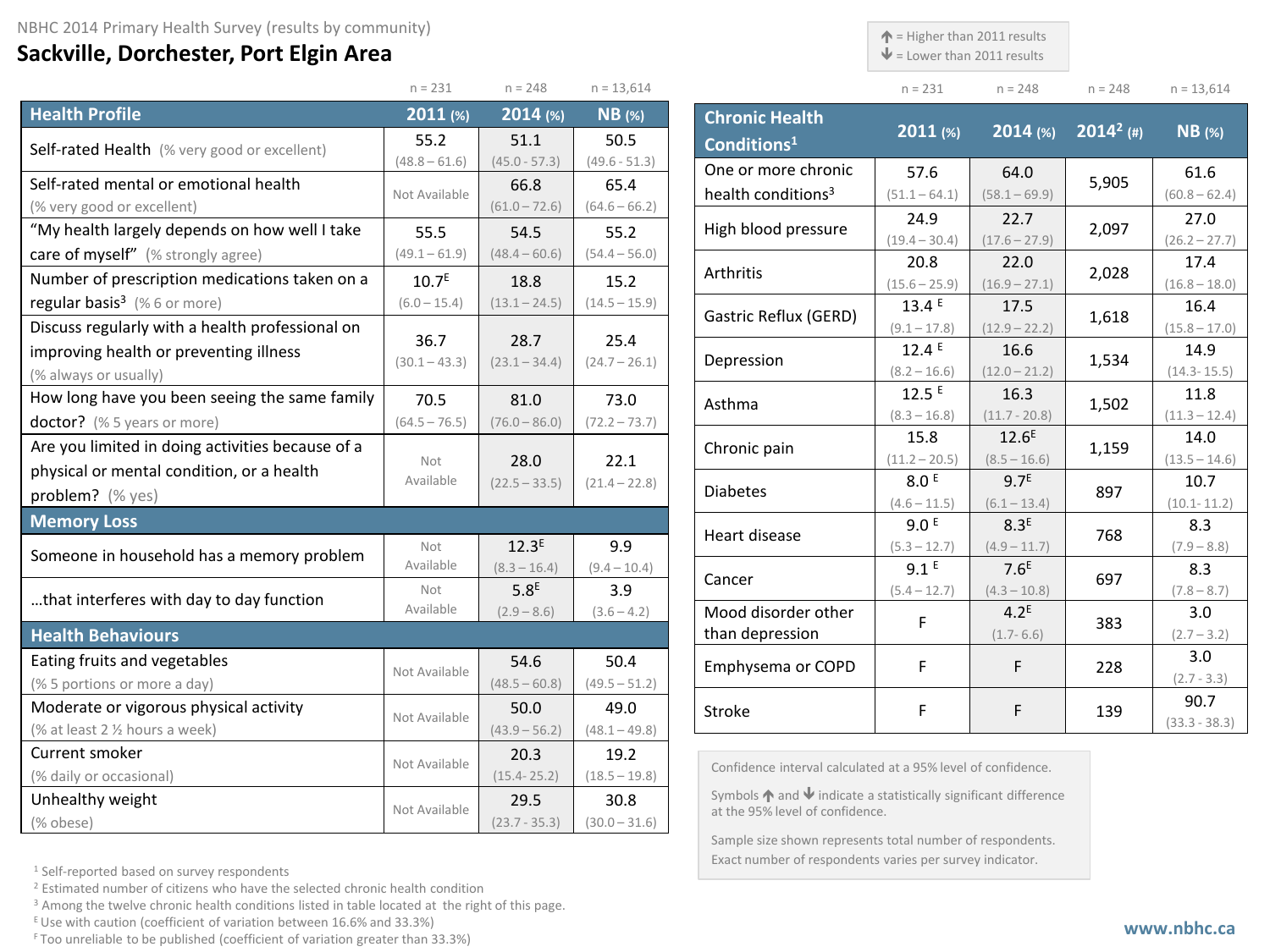|         | NBHC 2014 Primary Health Survey (results by community)<br>Sackville, Dorchester, Port Elgin Area                                                                                          |                             |                     | $B$ = Better than 2011 results<br>$W =$ Worse than 2011 results |                                     |                   |                         |
|---------|-------------------------------------------------------------------------------------------------------------------------------------------------------------------------------------------|-----------------------------|---------------------|-----------------------------------------------------------------|-------------------------------------|-------------------|-------------------------|
|         |                                                                                                                                                                                           |                             |                     | $n = 231$                                                       | $n = 248$                           | 1 to 33           | $n=13,614$              |
|         | <b>Primary Health Indicator</b>                                                                                                                                                           |                             |                     | 2011                                                            | 2014                                | Rank <sup>2</sup> | <b>NB</b>               |
|         | <b>Accessibility</b><br>The ability of patients/clients to obtain care/service at the right place and the right time, based on respective needs, in the official language of their choice |                             |                     |                                                                 |                                     |                   |                         |
| $A-1$   | Has a personal family doctor (% yes)                                                                                                                                                      |                             |                     | 95.3<br>$(92.6 - 98.0)$                                         | 90.9<br>$(87.4 - 94.4)$             | 24                | 92.1<br>$(91.7 - 92.5)$ |
| $A-2$   | Calling family doctor's office during regular practice hours (% very easy or somewhat easy)                                                                                               |                             |                     | 79.5<br>$(74.1 - 84.9)$                                         | 83.6<br>$(78.8 - 88.4)$             | 9                 | 78.3<br>$(77.6 - 79.0)$ |
| $A-3$   | Family doctor has extended office hours (after 5pm or on weekends) (% yes)                                                                                                                |                             |                     | Not available                                                   | 15.8<br>$(11.1 - 20.5)$             | 13                | 16.2<br>$(15.6 - 16.8)$ |
| $A - 4$ | Family doctor has an <b>after-hour arrangement</b> when office is closed $(\%$ yes)                                                                                                       |                             |                     | 19.7<br>$(14.4 - 25.0)$                                         | 13.6 <sup>E</sup><br>$(9.2 - 18.0)$ | 20                | 18.2<br>$(17.5 - 18.9)$ |
|         |                                                                                                                                                                                           | (% on same day or next day) |                     | 13.6 <sup>E</sup><br>$(9.0 - 18.2)$                             | 21.6<br>$(16.1 - 27.1)$             | 28                | 30.1<br>$(29.3 - 30.9)$ |
| $A-5$   | How quickly appointment can be made with family doctor                                                                                                                                    | (% within 5 days)           |                     | 44.0<br>$(37.2 - 50.9)$                                         | 55.9<br>$(49.3 - 62.5)$             | 25                | 60.3<br>$(59.4 - 61.2)$ |
| $A-6$   | Nurse working with family doctor who is regularly involved in health care $(\%$ yes)                                                                                                      |                             |                     | 18.4<br>$(13.3 - 23.5)$                                         | 17.0<br>$(12.2 - 21.8)$             | 29                | 27.5<br>$(26.7 - 28.3)$ |
| $A-7$   | Has access to a primary health team <sup>3</sup> (% yes)                                                                                                                                  |                             |                     | 25.4<br>$(19.8 - 31.0)$                                         | 20.5<br>$(15.5 - 25.5)$             | 29                | 28.5<br>$(27.8 - 29.2)$ |
| $A-8$   | Wait time at the hospital emergency department (% less than 4 hours)                                                                                                                      |                             |                     | 75.4<br>$(67.8 - 83.0)$                                         | 76.7<br>$(69.1 - 84.3)$             | 13                | 73.9<br>$(72.7 - 75.1)$ |
|         | How often citizens received the health care service they needed in the                                                                                                                    |                             | English $4$         | 95.9<br>$(93.2 - 98.6)$                                         | 98.3<br>$(96.7 - 99.9)$             |                   | 95.2<br>$(94.8 - 95.6)$ |
| $A-9$   | official language of their choice<br>(% who always received service in language of preference)                                                                                            |                             | French <sup>4</sup> | F                                                               | F                                   |                   | 72.6<br>$(71.0 - 74.2)$ |

 $2$  Indicator rank across 33 communities, from best (1) to worst (33)

<sup>3</sup> Primary health team: Has access to a family doctor and has access to either a nurse practitioner or a nurse or other health professionals at their family doctor's office

 $\frac{1}{2}$  Use with caution (coefficient of variation between 16.7% and 33.3%)

<sup>F</sup> Too unreliable to be published (coefficient of variation greater than 33.3%)

Confidence interval calculated at a 95% level of confidence.

Symbols **B** and **W** indicate a statistically significant difference at the 95% level of confidence.

Sample size shown represents total number of respondents. Exact number of respondents varies per survey indicator.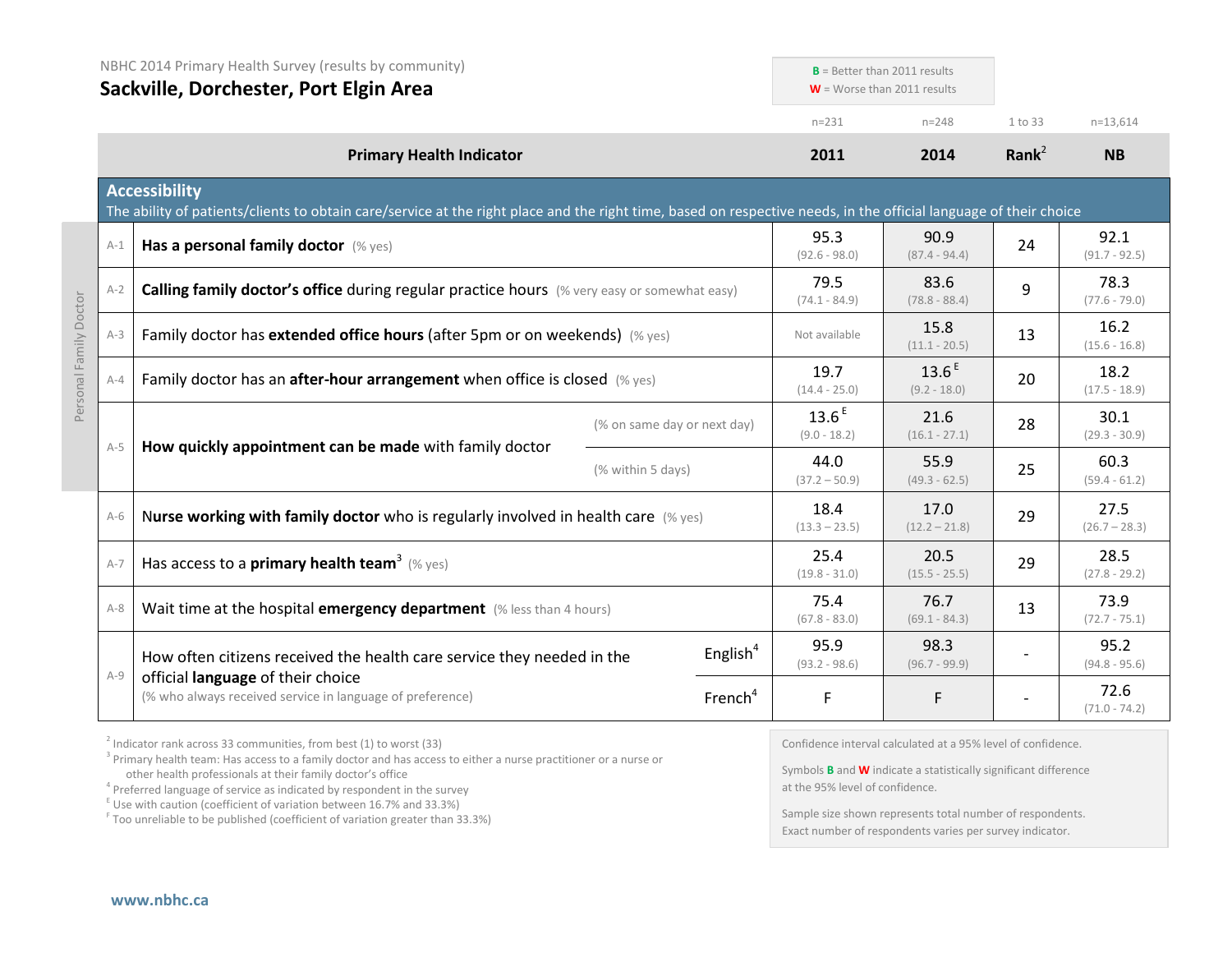| NBHC 2014 Primary Health Survey (results by community)<br>Sackville, Dorchester, Port Elgin Area |                                                                                                                                                                  |                          | $B =$ Better than 2011 results<br>$W =$ Worse than 2011 results |                   |                            |
|--------------------------------------------------------------------------------------------------|------------------------------------------------------------------------------------------------------------------------------------------------------------------|--------------------------|-----------------------------------------------------------------|-------------------|----------------------------|
|                                                                                                  |                                                                                                                                                                  | $n = 231$                | $n = 248$                                                       | 1 to 33           | $n = 13,614$               |
|                                                                                                  | <b>Primary Health Indicator</b>                                                                                                                                  | 2011                     | 2014                                                            | Rank <sup>2</sup> | <b>NB</b>                  |
|                                                                                                  | <b>Appropriateness</b><br>Care/service provided is relevant to the patients'/clients' needs and based on established standards                                   |                          |                                                                 |                   |                            |
| $Q-1$                                                                                            | Adults 65 and over who received their flu shot in the last year (% yes)                                                                                          | Not available            | 74.9<br>$(65.8 - 84.0)$                                         | 6                 | 70.6<br>$(69.2 - 72.0)$    |
| $Q - 2$                                                                                          | Adults with one or more of four select chronic health conditions <sup>5</sup> who had<br><b>measurements for blood pressure</b> in the past 12 months $(\%$ yes) | 95.9<br>$(91.6 - 100.0)$ | 98.1<br>$(95.4 - 100.0)$                                        | $\overline{2}$    | 91.3<br>$(90.6 - 92.0)$    |
| $Q-3$                                                                                            | Adults with one or more of four select chronic health conditions <sup>5</sup> who had<br><b>measurements for cholesterol</b> in the past 12 months (% yes)       | 84.1<br>$(76.1 - 92.1)$  | 81.3<br>$(73.4 - 89.2)$                                         | $\overline{7}$    | 76.3<br>$(75.2 - 77.4)$    |
| $Q - 4$                                                                                          | Adults with one or more of four select chronic health conditions <sup>5</sup> who had<br><b>measurements for blood sugar</b> in the past 12 months (% yes)       | 68.5<br>$(58.4 - 78.5)$  | 81.0<br>$(73.1 - 88.9)$                                         | 3                 | 73.9<br>$(72.8 - 75.0)$    |
| $Q-5$                                                                                            | Adults with one or more of four select chronic health conditions <sup>5</sup> who had<br><b>measurements for body weight</b> in the past 12 months (% yes)       | 71.8<br>$(62.0 - 81.5)$  | 83.8<br>$(76.4 - 91.2)$                                         | $\mathbf{1}$      | 59.3<br>$(58.0 - 60.6)$    |
| $Q-6$                                                                                            | How often family doctor helps citizens coordinate the care from other health care<br>providers and places (% always)                                             | 74.5<br>$(67.1 - 81.9)$  | 72.0<br>$(64.9 - 79.1)$                                         | 13                | 70.7<br>$(69.7 - 71.7)$    |
|                                                                                                  | <b>Effectiveness</b><br>Care/service, intervention or action achieves the desired results                                                                        |                          |                                                                 |                   |                            |
| $Q-7$                                                                                            | Citizens with a chronic health condition <sup>7</sup> who are confident in controlling and managing<br>their health condition (% very confident)                 | 41.5<br>$(33.6 - 49.3)$  | 42.2<br>$(35.0 - 49.4)$                                         | 15                | 42.2<br>$(41.2 - 43.2)$    |
| <b>Safety</b>                                                                                    | Potential risks of an intervention or the environment are avoided or minimized                                                                                   |                          |                                                                 |                   |                            |
| $Q - 8$                                                                                          | Citizens with a chronic health condition <sup>7</sup> who know what each of their prescribed<br><b>medications do</b> (% strongly agree)                         | 52.8<br>$(44.2 - 61.4)$  | 47.4<br>$(39.7 - 55.1)$                                         | 17                | 47.7<br>$(46.6 - 48.8)$    |
| $Q - 9$                                                                                          | Was harmed due to a medical error or mistake as a result of health care services<br>received in the last 12 months (excluding hospital stay) (% yes)             | F                        | $4.1^{E,6}$<br>$(1.7 - 6.5)$                                    |                   | $2.7^{6}$<br>$(2.4 - 3.0)$ |
|                                                                                                  | $\frac{2}{3}$ Indicator rank across 33 communities, from best (1) to worst (33)                                                                                  |                          | Confidence interval calculated at a 95% level of confidence.    |                   |                            |

 $\frac{2}{3}$  Indicator rank across 33 communities, from best (1) to worst (33)<br> $\frac{5}{3}$  Self-reported by respondent: Diabetes, heart disease, stroke or high blood pressure

<sup>6</sup> For this type of indicator, a "better" result is achieved when the indicator has a "lower" value

<sup>7</sup> Self-reported by respondent: Arthritis, asthma, cancer, chronic pain, depression, diabetes, emphysema or COPD,

gastric reflux (GERD), heart disease, high blood pressure or hypertension, mood disorder other than depression, or stroke E Use with caution (coefficient of variation between 16.7% and 33.3%)

<sup>F</sup> Too unreliable to be published (coefficient of variation greater than 33.3%)

Confidence interval calculated at a 95% level of confidence.

Symbols **B** and **W** indicate a statistically significant difference at the 95% level of confidence.

Sample size shown represents total number of respondents. Exact number of respondents varies per survey indicator.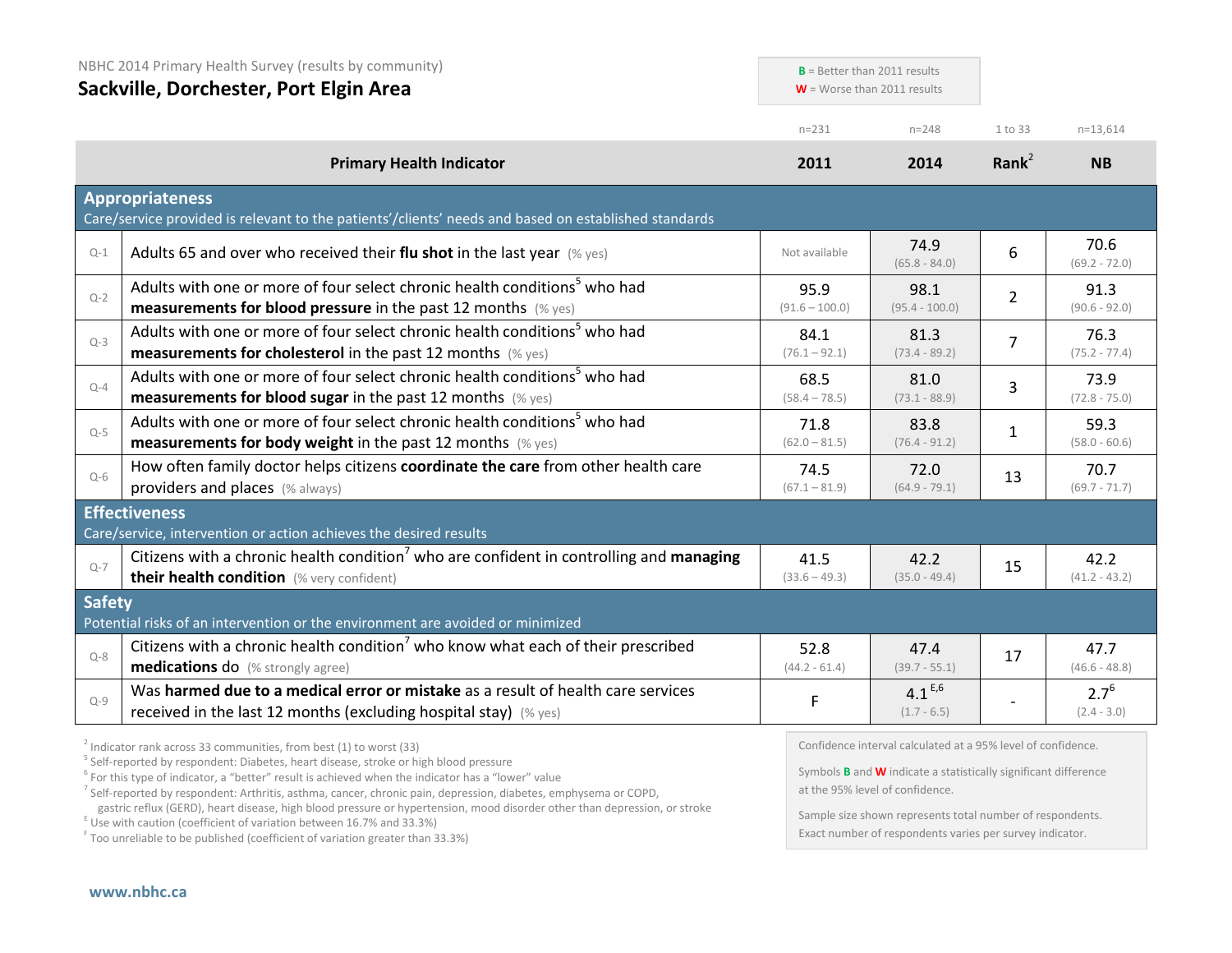|          | NBHC 2014 Primary Health Survey (results by community)<br>Sackville, Dorchester, Port Elgin Area                           |                                     | $B$ = Better than 2011 results<br>$W =$ Worse than 2011 results |          |                               |
|----------|----------------------------------------------------------------------------------------------------------------------------|-------------------------------------|-----------------------------------------------------------------|----------|-------------------------------|
|          |                                                                                                                            | $n = 231$                           | $n = 248$                                                       | 1 to 33  | $n = 13,614$                  |
|          | <b>Primary Health Indicator</b>                                                                                            | 2011                                | 2014                                                            | Rank $2$ | <b>NB</b>                     |
|          | <b>Efficiency</b><br>Achieving the desired results with the most cost-effective use of resources                           |                                     |                                                                 |          |                               |
| $Q - 10$ | Model of care used most often when sick or in need of care from a health professional<br>(% hospital emergency department) | $19.8^{6}$<br>$(14.6 - 25.0)$       | $18.5^{6}$<br>$(13.6 - 23.4)$                                   | 23       | $11.5^{6}$<br>$(11.0 - 12.0)$ |
| $Q-11$   | Has used Tele-Care or other telephone information lines in the last 12 months $(\%$ yes)                                   | 10.9 <sup>E</sup><br>$(6.9 - 14.9)$ | 5.4 <sup>E</sup><br>$(2.6 - 8.2)$                               | 25       | 7.4<br>$(7.0 - 7.8)$          |
|          | <b>Use of services</b><br>Using primary health services in the last 12 months                                              |                                     |                                                                 |          |                               |
| $U-1$    | Visited a personal family doctor (% yes)                                                                                   | 76.0<br>$(70.5 - 81.5)$             | 77.8<br>$(72.7 - 82.9)$                                         | 24       | 80.3<br>$(79.6 - 81.0)$       |
| $U-2$    | Visited a hospital emergency department (% yes)                                                                            | 57.8<br>$(51.4 - 64.2)$             | 49.9<br>$(43.7 - 56.1)$                                         | 8        | 41.3<br>$(40.5 - 42.1)$       |
| $U-3$    | Visited a specialist (% yes)                                                                                               | Not available                       | 63.3<br>$(57.4 - 69.2)$                                         | 4        | 56.4<br>$(55.6 - 57.2)$       |
| $U - 4$  | Visited an after-hours clinic or a walk-in clinic (% yes)                                                                  | 11.2 <sup>E</sup><br>$(7.1 - 15.3)$ | 10.8 <sup>E</sup><br>$(7.0 - 14.6)$                             | 30       | 24.3<br>$(23.6 - 25.0)$       |
| $U-5$    | Visited an alternative practitioner (% yes)                                                                                | Not available                       | 22.6<br>$(17.5 - 27.7)$                                         | 21       | 25.2<br>$(24.5 - 25.9)$       |
| $U-6$    | Visited a community health centre (% yes)                                                                                  | $9.2^E$<br>$(5.5 - 12.9)$           | 6.8 <sup>E</sup><br>$(3.7 - 9.9)$                               | 19       | 6.9<br>$(6.5 - 7.3)$          |
| $U - 7$  | Used ambulance services (% yes)                                                                                            | 5.5 <sup>E</sup><br>$(2.6 - 8.4)$   | 6.5 <sup>E</sup><br>$(3.5 - 9.5)$                               | 13       | 5.7<br>$(5.3 - 6.1)$          |
| $U-8$    | Visited a nurse practitioner (% yes)                                                                                       | 7.3 <sup>E</sup><br>$(3.9 - 10.7)$  | 14.2<br>$(9.9 - 18.5)$                                          | 4        | 7.7<br>$(7.3 - 8.1)$          |
| $U-9$    | Visited a health professional at a private clinic (% yes)                                                                  | Not available                       | 31.1<br>$(25.4 - 36.8)$                                         | 3        | 23.7<br>$(23.0 - 24.4)$       |

 $2$  Indicator rank across 33 communities. Under "efficiency" the rank is from best (1) to worst (33). Under "use of services" the rank is from highest (1) to lowest (33).

<sup>6</sup> For this type of indicator, a "better" result is achieved when the indicator has a "lower" value  $E$ <sup>E</sup> Use with caution (coefficient of variation between 16.7% and 33.3%)

Confidence interval calculated at a 95% level of confidence.

Symbols **B** and **W** indicate a statistically significant difference at the 95% level of confidence.

Sample size shown represents total number of respondents. Exact number of respondents varies per survey indicator.